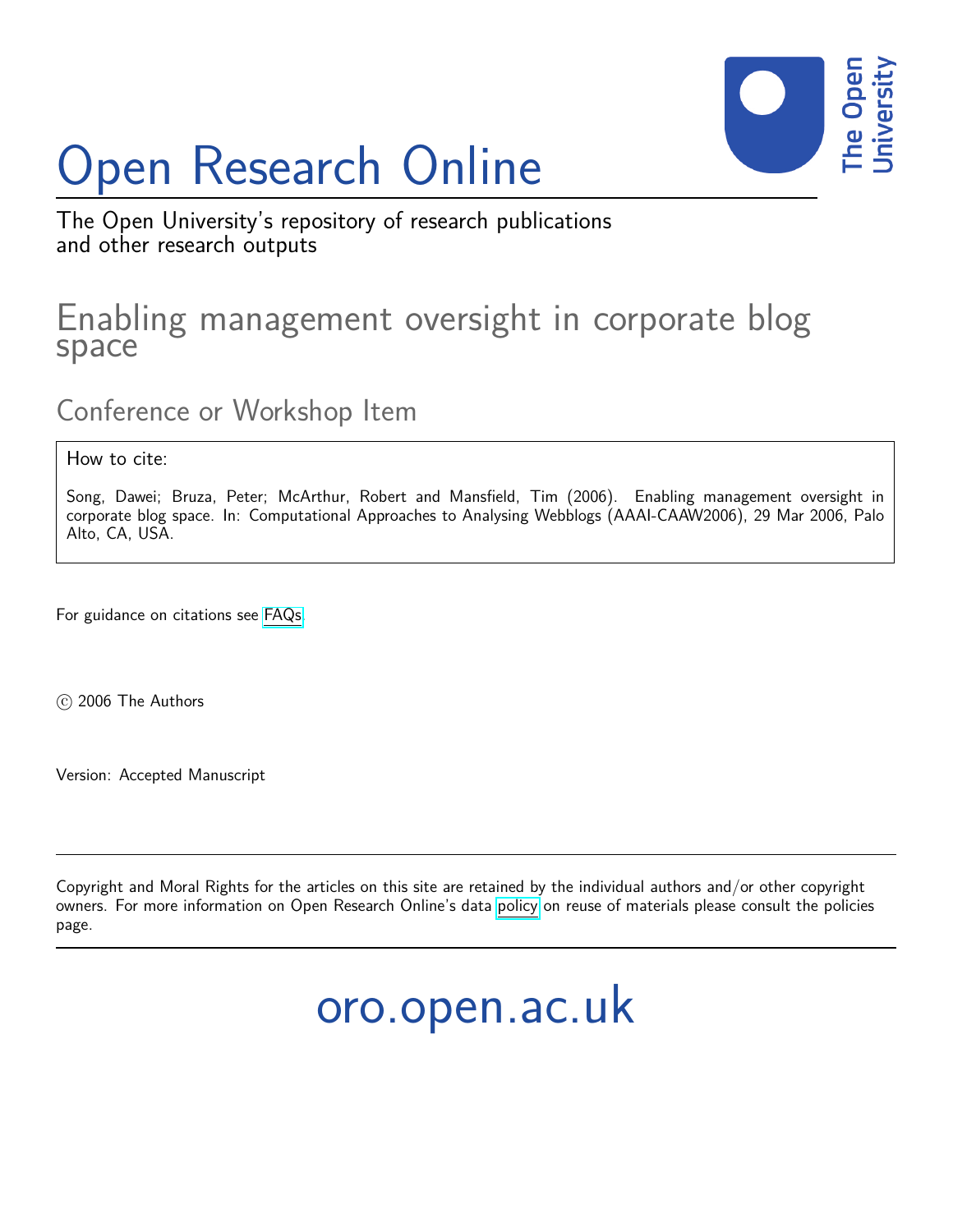## **Enabling Management Oversight in Corporate Blog Space**

**<sup>1</sup>Dawei Song <sup>2</sup>Peter Bruza <sup>3</sup>Robert McArthur <sup>4</sup>Tim Mansfield** 

<sup>1</sup> Knowledge Media Institute, The Open University Walton Hall, Milton Keynes, MK7 6AA, United Kingdom d.song@open.ac.uk

 $2$  School of Information Systems, Queensland University of Technology GPO Box 2434, Brisbane, QLD 4001, Australia p.bruza@qut.edu.au

<sup>3</sup> CSIRO ICT Centre Building 108, Australian National University Campus North Road, Acton ACT 0200, Australia Robert.McArthur@csiro.au

> <sup>4</sup>Distributed Systems Technology Centre The University of Queensland, QLD 4072 Australia timbomb@timbomb.net

#### **Abstract**

When a modern corporation empowers its staff to use blogs to communicate with colleagues, partners, suppliers and customers, the role of management in exercising oversight and guidance over the public speech of staff becomes dramatically challenged. This paper describes a computational solution to the interpretation of human-readable blog publishing policy documents into semi-automatic disconformance checking of corporate blog entries. The disconformance interpretation is regarded as an abductive reasoning, which is operationalized by information flow computations. Using a socio-cognitively motivated representation of shared knowledge, and applying an appropriate information flow inference mechanism from a normative perspective, a mechanism to automatically detect potentially non-conforming blog entries is detailed. Candidate non-conforming blog entries are flagged for a human to make a judgment on whether they should be published. Experiments on data from a public corporate blog demonstrate an encouraging performance of the proposed methodology.

#### **1. Introduction**

Managers of organisations control what is the official word of the body versus what an employee personally has presented. When a modern corporation empowers its staff to use blogs and emails to communicate with colleagues, partners, suppliers or customers, the traditional role of management in exercising oversight and guidance over the public speech of staff becomes dramatically challenged. There has been an increasing drive for knowledge sharing in order to boost the knowledge capital and performance of organizations. Blogs have emerged strongly as a technology to support this drive. However, there is a trade off, the open-ness required for knowledge sharing impinges on

 $\overline{a}$ 

management's ability to monitor and control what is being published in employee blogs. A particular example is the Sun Microsystem's need to issue a policy stating confidential matters, or opinions about financial issues relevant to SUN should not be blogged. Sun Microsystems has recently created a standard blog space<sup>1</sup> available to all employees, visible to the world. From Tim Bray's website, on the 6 June  $2004^2$ :

*It's been running for some time, and it's stable enough now to talk about in public: blogs.sun.com is a space that anyone at Sun can use to write about whatever they want. The people there now are early adopters; there's an internal email going out to the whole company Monday officially reinforcing that blogging policy, encouraging everyone to write, and pointing them at blogs.sun.com.* 

The Sun Policy on Public Discourse<sup>3</sup> is written for people. It encourages blogging stating "*As of now, you are encouraged to tell the world about your work, without asking permission first (but please do read and follow the advice in this note)*." Due to limit of space, we do not reproduce it here, but just show the so-called financial issues:

*"There are all sorts of laws about what we can and can't talk about. Talking about revenue, future product ship dates, road maps, or our share price is apt to get you, or the company, or both, into legal trouble." [Bray 2004]* 

-

<sup>1</sup> http://blogs.sun.com/

<sup>2</sup> http://www.tbray.org/ongoing/When/200x/2004/06/06/BSC

<sup>3</sup> http://www.tbray.org/ongoing/When/200x/2004/05/02/Policy (note this was so over the time of this study but may have changed)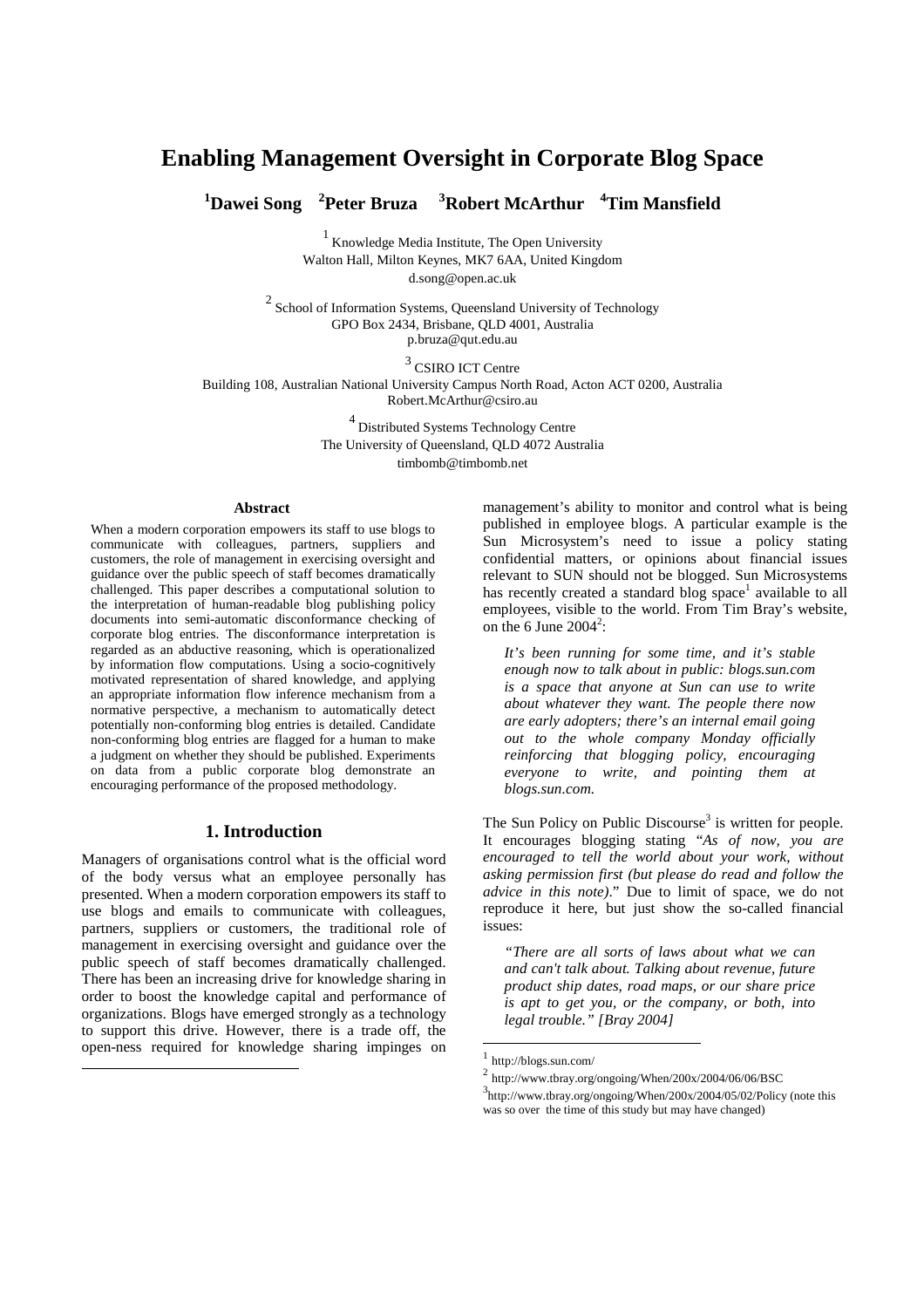It is obvious that for the management trying to review thousands of blog entries a week to ensure that they do not expose confidential information or break financial rules consumes an unacceptable amount of time.

This paper aims for developing techniques to locate a "review set" of electronic communication entries which seem likely to infringe a given policy on public discourse. We propose a computational solution to the interpretation of human-readable policy documents into automatic disconformance checking. The concepts relevant to the policybreaking terms, for example, "revenue", "future product ship dates", "road maps" and "share price", will be used as "pseudo-queries" to match blog entries. If the match score is above a certain threshold it can be flagged for human perusal. The challenge is to mimic human's ability to interpret the above standard while considering a certain blog entry. For example, a blog entry related to "share price" may not explicitly contain either of the terms "share" and "price", but instead contain "stock" or "options". The challenge is accessing the background knowledge around a pseudo-query and inferring implicitly related terms. We refer to such inference as "information inference" [Song and Bruza 2003]. By using a socio-cognitively motivated knowledge representation computed form the blog space, together with information inference, a policy checking mechanism is detailed to automatically detect potentially disconforming blog entries. Candidate non-conforming blog entries are flagged for a human to make a judgment on whether they should be published. The benefits are a significant lessening of work for humans to evaluate each blog entry. Instead, only a subset (referred to as review set in this paper) is required to be vetted by a person. Figure 1 shows the overall architecture of our approach.



**Figure 1: Architecture** 

The remainder of this paper is organized as follows. Section 2 starts with the notion of normative disconformance and describes how the disconformance can be interpreted in form of abduction. Section 3 then

discusses how this can be operationalized by computing information flows from the disconforming concepts based on a vector representation of knowledge via semantic spaces. By treating the policy-breaking terms as pseudoqueries, the disconformance checking can be implemented as automatic query expansion based on computations of information flow through the semantic space. Experimental results of examining Sun's blog data with respect to financial disconformance are reported in Section 4, followed by a discussion in Section 5. Section 6 concludes the paper.

### **2. Disconformance Detection as Abductive Reasoning**

Let N be a normative model comprising principles (or standards)  $S_1$ , ...,  $S_n$ . Let B be a piece of augmentative behaviour. Let B disconform with principle  $S_i$ . If  $S_i$  is genuinely normative then B is a mistake (at a minimum) [Gabbay and Woods 2003].

We believe that Sun's problem with checking compliance of blog content can be considered conceptually from a normative perspective. With respect to Sun, read "mistake" as a breach of policy.

Implementing this requires firstly a computational variant of the normative model N, as well as an (semi-) automated procedure for determining (or estimating) disconformance.

Cognitive science distinguishes between three models of cognitive performance:

- 1. the normative model N that sets standards of rational performance, irrespective of the (computational) cost of compliance;
- 2. the prescriptive model P which attenuates the standards to make them executable; and
- 3. the descriptive model D which is a law governed account of actual performance.

Sun's policy can be considered as a high level prescriptive model. It is assumed that the human moderators apply quite some background knowledge B in order to determine or surmise disconformance.

It seems unlikely that a sufficiently large training set of disconforming blog entries can be acquired, therefore a supervised learning approach is almost certainly not appropriate for detecting disconformance. We take a different approach. Certain words, or phrases, in the prescriptive model flag concepts that are key to a particular standard. These can be considered as pseudo-queries with which blog entries can be retrieved and ranked.

People write blog entries to communicate. In all communication, there are both explicit and tacit parts to the message. Compliance analysis of blog entries with respect to any policy, whether perfectly formed or not, is always dependent on the language used in the entry. Explicit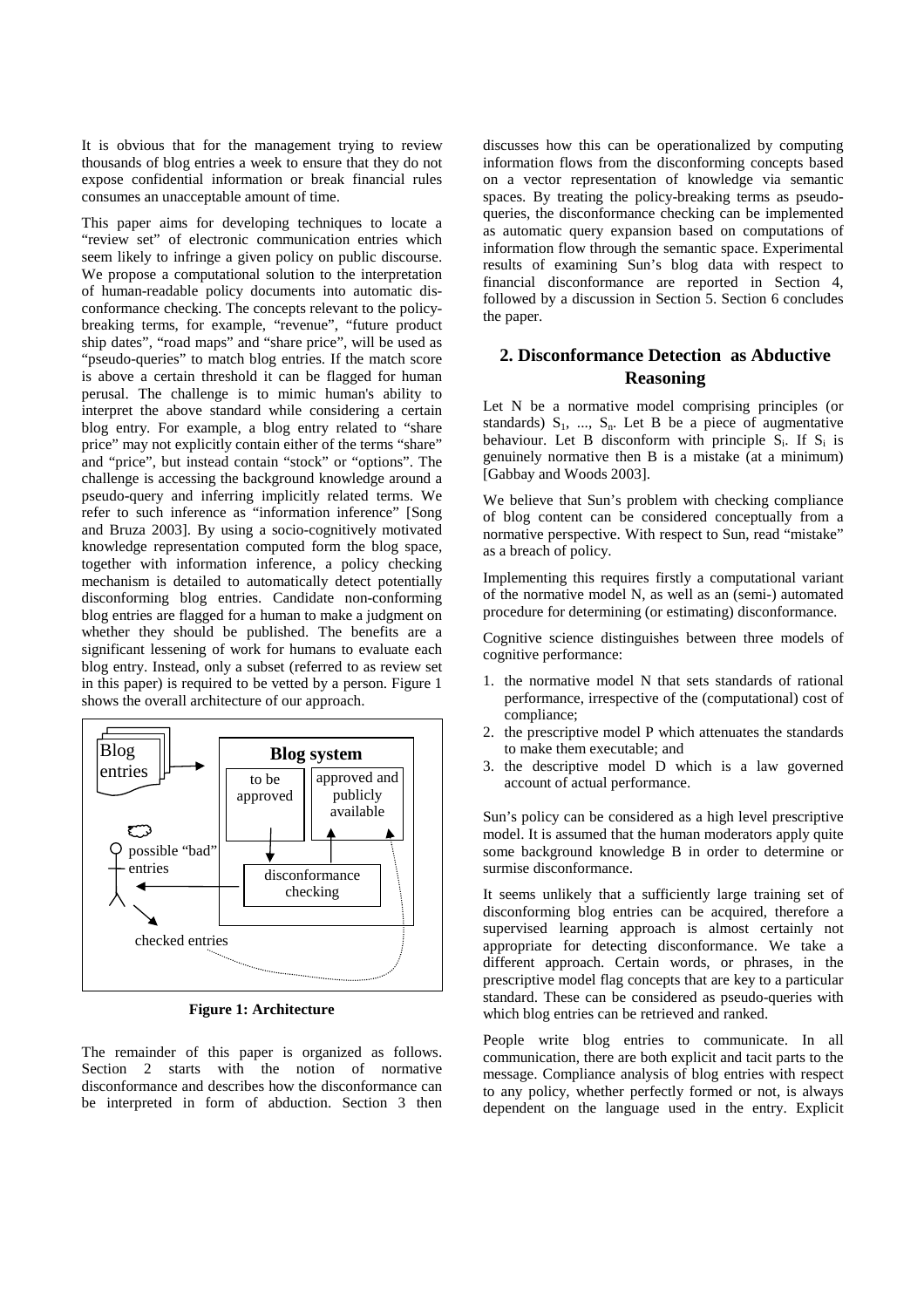mentioning of keywords is unlikely to uncover the range of candidate non-compliant entries that make up blog data in the "real world", and will most likely result in poor recall and precision (concepts from information retrieval).

It is well known from the field of information retrieval that short queries are typically imprecise descriptions of the associated information need. More effective retrieval can be obtained via automatic query expansion, the goal of which is to "guess" related terms to the query at hand. The word "guess" is used deliberately here as the system is ignorant of the actual information need.

Considered in this light, query expansion is a manifestation of abduction. The goal is to abduce related terms to the pseudo-query which are relevant to the intention behind the pseudo-query. If the query expansion mechanism abduces poorly, retrieval precision will decline, a consequence of which is that disconformant blog entries will not be highly ranked in the retrieval ranking. In this article, we will employ a query expansion mechanism which abduces expansion terms by computing the information flow between concepts in a high dimensional semantic space. Query expansion experiments carried out in a traditional information retrieval setting have shown information flow to be very promising, particularly for short queries [Bruza and Song 2002].

#### **3. Operational Disconformance Detetection**

Previous work [McArthur and Bruza 2003] has shown the efficacy of a socio-cognitively based dimensional structure, a semantic space as a knowledge representation framework. Although there are a number of algorithms for populating such a space, we will briefly describe one, Hyperspace Analogue to Language (HAL) below. We will then discuss ways of using the semantic space in the context of compliance and blog data.

#### **3.1 Knowledge Representation Via HAL**

Hyperspace Analogue to Language (HAL) is a model and technique to populate a semantic space [Burgess et al. 1998; Burgess and Lund 1997; Lund et al. 1995]. HAL produces vectorial representations of words in a high dimensional space that seem to correlate with the equivalent human representations. For example, word associations computed on the basis of HAL vectors seem to correlate well with human word association judgments.

What HAL does is to generate a word-by-word cooccurrence matrix from a large text corpus via a *L*-sized sliding window: All the words occurring within the window are considered as co-occurring with each other. By moving the window across the text corpus, an accumulated cooccurrence matrix for all the words in a certain vocabulary is produced. The strength of association between two words is inversely proportional to their distance. Given two words, whose distance within the window is *d*, the weight

of association between them is computed by  $(L - d + 1)$ . After traversing the corpus, an accumulated co-occurrence matrix for all the words in a target vocabulary is produced. HAL is direction sensitive: the co-occurrence information for words preceding every word and co-occurrence information for words following it are recorded separately by its row and column vectors.

The quality of HAL vectors is influenced by the window size; the longer the window, the higher the chance of representing spurious associations between terms. A window size of eight or ten has been used in various studies [Burgess et al. 1998, Bruza and Song 2002, Song and Bruza 2001]. Accordingly, a window size of 10 will also be used in the experiments reported in this paper.

More formally, a concept<sup>4</sup>  $c$  is a vector representation:  $c = \langle w_{cp_1}, w_{cp_2}, \dots, w_{cp_n} \rangle$  where  $p_1, p_2, \dots, p_n$  are called dimensions of  $c$ ,  $n$  is the dimensionality of the HAL space, and  $W_{\text{CP}}$  denotes the weight of  $p_i$  in the vector representation of *c*. In addition, it is useful to identify the so-called *quality properties* of a HAL-vector. Intuitively, the quality properties of a concept or term *c* are those terms which often appear in the same context as *c*. Quality properties are identified as those dimensions in the HAL vector for *c* which are above a certain threshold (e.g., above the average weight within that vector). A dimension is termed a property if its weight is greater than zero. A property *p <sup>i</sup>* of a concept *c* is a termed a *quality property*

iff  $w_{cp<sub>i</sub>} > ∂$ , where ∂ is a non-zero threshold value. From a

large corpus, the vector derived may contain much noise. In order to reduce noise, in many cases only certain quality properties are kept. Let  $QP_0(c)$  denote the set of quality properties of concept *c*.  $QP<sub>u</sub>(c)$  will be used to denote the set of quality properties above mean value, and  $OP(c)$  is short for  $OP_0(c)$ .

Different words can be combined to form more complex concepts like "share price". A vector is also obtained for this latter by combining the HAL vectors of the individual terms. A simple method is to add the vectors of the terms. In this article, however, we employ a more sophisticated concept combination heuristic [Bruza and Song 2002]. It can be envisaged as a weighted addition of underlying vectors modulo the intuition that in a given concept combination, some terms are more dominant than others. For example, the combination "share price" is more "share*ish"* than "price-*ish*". Dominance is determined by the specificity of the term.

The term "concept" is used somewhat loosely to emphasize that a HAL space is a primitive realization of a conceptual space [Gärdenfors 2000]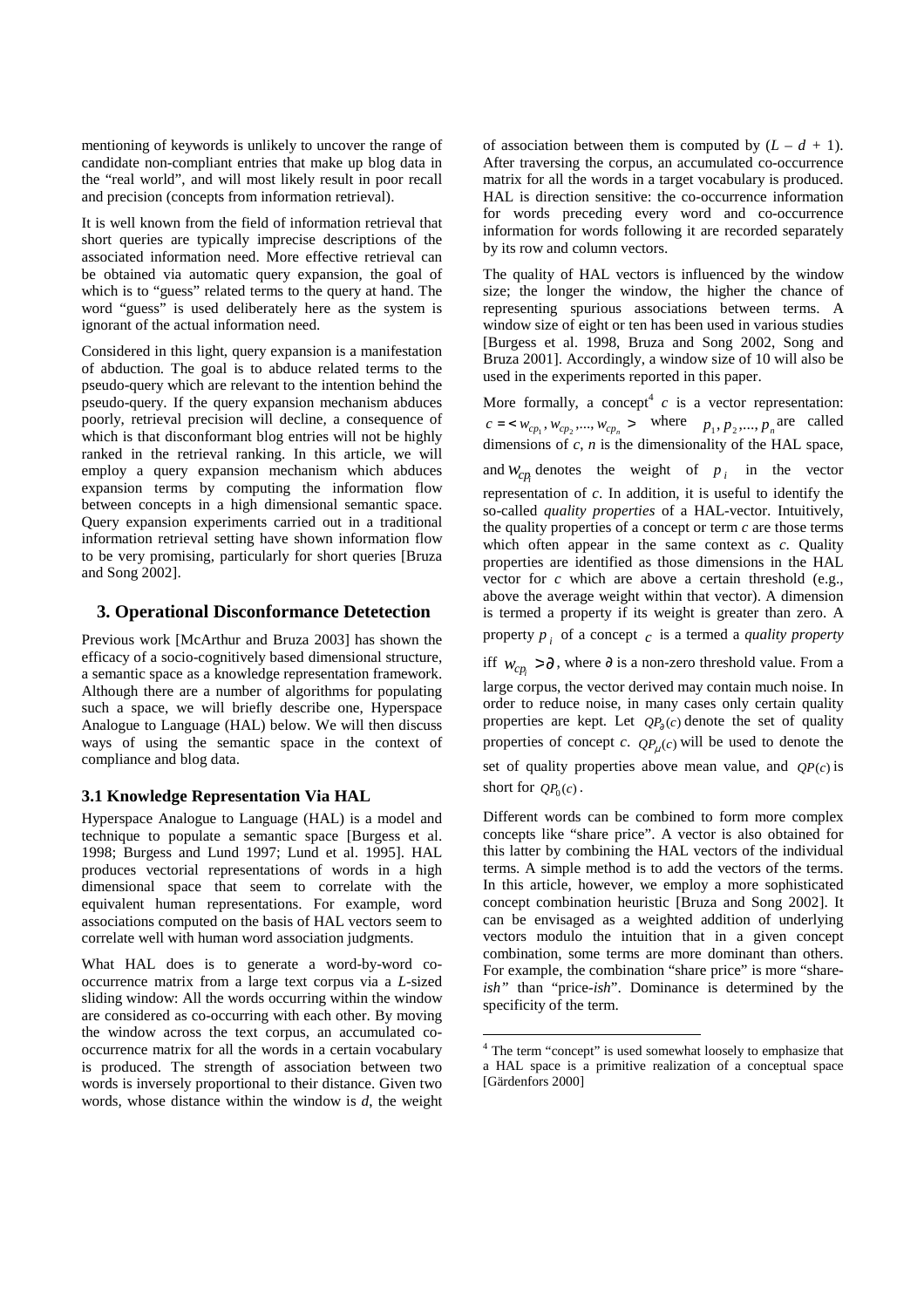In order to deploy the concept combination in an experimental setting, dominance is determined by its inverse document frequency (*idf*) value of the term. More specifically, terms can re-ranked according to its *idf*. Assume such a ranking of terms:  $t_1, \ldots, t_m$  ( $m > 1$ ). Terms

 $t_1$  and  $t_2$  can be combined using the concept combination heuristic resulting in the combined concept  $t_1 \oplus t_2$ , whereby  $t_1$  dominates  $t_2$  (as it is higher in the ranking). For this combined concept, its degree of dominance is the average of the respective *idf* scores of  $t_1$  and  $t_2$ . The process recurses down the ranking resulting in the composed "concept"  $((..(t_1 \oplus t_2) \oplus t_3) \oplus ...) \oplus t_m$ ). If there is a single term  $(m=1)$ , it's corresponding normalized HAL vector is used for combination vector.

We will not give a more detailed description of the concept combination heuristic, which can be found in [Bruza and Song 2002]. Its intuition is summarized as follows:

- Quality properties shared by both concepts are emphasized,
- The weights of the properties in the dominant concept are re-scaled higher,
- The resulting vector from the combination heuristic is normalized to smooth out variations due to differing number of contexts the respective concepts appear in.

#### **3.2 HAL-based Information Flow**

Information inference refers to how certain concepts, or combinations of concepts, carry information about another concept. For example,

#### *share*, *price |- stock*

illustrates that the concept "stock" is carried informationally by the combination of the concepts "share" and "price". A HAL vector can be considered to represent the information "state" [Barwise and Seligman 1997] of a particular concept or combination of concepts with respect to a given corpus of text. The degree of information flow is directly related to the degree of inclusion between the respective information states represented by HAL vectors. Total inclusion leads to maximum information flow.

More formally, let  $i_1, \ldots, i_k$  ( $k > 0$ ) represent source concepts. What is the information flow from the combination of these concepts to an arbitrary concept *j*? Let  $c_{i_1} \oplus ... \oplus c_{i_k}$  represent the vector combining the respective vector representations of concepts  $i_1$  to  $i_k$ . For ease of exposition, the resulting vector will referred to as  $c_i$  because combinations of concepts are also concepts. Let

 $c_j$  be the vector representation corresponding to the target concept *j*. The degree of inclusion is computed in terms of

the ratio of intersecting quality properties of  $c_i$  and  $c_j$  to the number of quality properties in the source  $c_i$ .

The underlying idea of this definition is to make sure that a majority of the most important quality properties of c *i* appear in c *j* (Song and Bruza 2003).

$$
degree(c_{i}, c_{j}) = \frac{\sum_{p_{1} \in (QP_{\mu}(c_{i}) \cap QP(c_{j}))}}{\sum_{p_{k} \in QP_{\mu}(c_{i})} w_{c_{i}p_{k}}}
$$

In terms of the experiments reported below, the set of quality properties  $QP_i(c_i)$  in the source HAL vector  $c_i$  is defined to be all dimensions with non-zero weight (i.e.,  $\partial$  > 0). The set of quality properties  $QP_j(c_j)$  in the target HAL vector  $c_j$  is defined to be all dimensions greater than the

average dimensional weight within  $c_j$ .

#### **3.3 Deriving Pseudo-query Models via Information Flow**

Given the pseudo-query  $Q=(q_1,...,q_k)$  drawn manually from a standard S in the prescriptive model P, a query model can be derived from Q in the following way:

- Compute degree( $c_i$ ,  $c_t$ ) for every term  $t$  in the vocabulary, where  $c_i$  represents the conceptual combination of the HAL vectors of the individual query terms  $q_i$ ,  $1 \le i \le k$  and  $c_t$  represents the HAL vector for an arbitrary term *t*.
- The query model  $Q' = \langle t_1 : f_1, \dots, t_m : f_m \rangle$  comprises *m* terms with the highest information flow from the query Q, where  $f_i$  represents the degree of the flow.

Observe that the weight  $f_i$  associated with the term  $t_i$  in the query model is not probabilistically motivated, but denotes the degree to which we can infer  $t_i$  from  $Q$  in terms of underlying HAL space.

#### **4. Experiments**

Blog entries can consist of anything from a URL, presumably as aid to the memory of the author and often with a longer title explaining something, to a long-winded polemic in the first person [Nardi et al 2004]. As a result, blog data, as input to computational analysis as distinct from human comprehension, is inherently "dirty".

A vital element is a filter to identify "interesting" blog entries which would be used to populate the semantic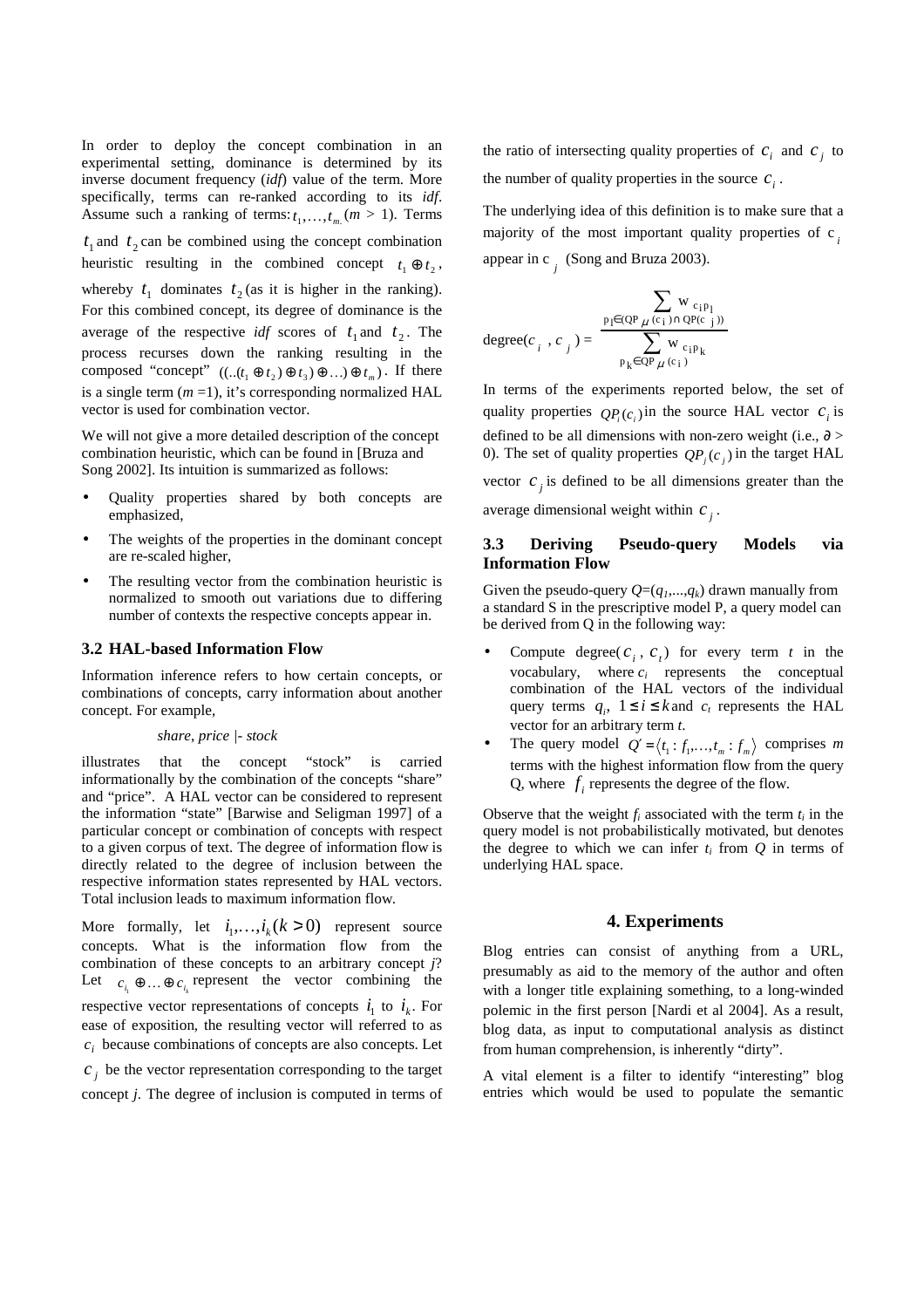space(s). "Interesting" is determined by the particular person doing the searching, or the particular problem. For example, if the question is one of compliance—is a particular blog entry compliant with Sun's policies—the filter would provide very different entries than if an individual were interested in a particular Sun product.

Many such situational-based filters are possible. The focus of these experiments was to apply one such filter to the blog entries. Note that for checking of blog entry compliance, the filter may be enacted *prior* to blog entry publication (as in Figure 1) or afterwards. While the method we describe could be used in both ways, we envisage that human invigilators would prefer to peruse candidate entries at certain times during the day rather than being interrupted for each possibility. This is of course offset by the desire to preserve the currency of the entries.

#### **4.1 Methodology**

In our experiment, we take a pseudo-relevance feedback approach. The test query is first matched against the blog entries using a traditional probabilistic information retrieval model, namely BM-25 [Robertson et al. 1995]. The top N ranked documents are considered as relevant and then used to build a semantic space, which is much more precise and compact than the one built from the entire corpus.

In our previous work, encouraging improvements in retrieval precision were produced by information flow based query expansion [Bruza and Song 2002; Song and Bruza 2003]. For the purposes of illustration, we focus on the financial area by characterizing it with the concepts "revenue", "future product ship dates", "road maps" and "share price", which form four pseudo queries. Our concept combination heuristic produces a semantic representation of the compounds using the individual semantic representations, e.g., for "share" and "price". Each of the pseudo-queries can be expanded using information flow. The top  $65^5$  information flows were used to expand the pseudo-query. The resulting expanded query was matched against blog entries which were ranked on decreasing order of retrieval status score. In order to facilitate matching each blog was indexed using the BM-25 term weighting score, with stop words removed. Both query and document vectors were normalized to unit length. Matching was realized by the dot product of the respective vectors and the top 100 ranked blog entries were chosen. This threshold was chosen as we assume that human judges will not want to manually peruse rankings much longer than this.

#### **4.2 Test Data and Method**

In late May 2005, we used the planetsun.org RSS feed to download 2500 blog entries over a period of a couple of

weeks. It is important to note that we do not have details of any blog entries that were filtered prior to publication, and cannot guarantee that those that we worked with are all still extant. All experimental work was conducted on blog entries that were publicly available at the time. We preprocessed the textual data to remove XML and HTML tags and punctuation and formatted it into the input format for the experimental tool.

Based on some additional research, we then prepared four test entries which we believed did not conform to the rules. Each entry was written with the four forbidden topics (revenue, future product ship dates, road maps, Sun's share price) as its theme. We showed these to Tim Bray and Simon Phipps, who are SUN's blog policy makers. They confirmed that each test entry broke the rules. These four were then pre-processed and added to the corpus.

The corpus was recoded with numeric identifiers so that it was difficult for the experimenter to identify which were the test entries. The test entries are numbered as 2523, 2524, 2525, and 2526. The full details of test entries are listed in the Appendix. A member of the team not involved in the experiment kept the code table "in escrow", so that the tests were blind. The entire corpus was handed to the experimenter to try to uncover the non-compliant entries.

The experimenter conducted five runs of the technique described in Section 3 with different numbers (N) of documents in the relevance set used for feedback. A stateof-the-art information retrieval system based on BM-25 was used for comparison. The base line system used Robertson's Term Selection Value (TSV) to drive query expansion [Robertson et al. 1995]. It should be noted that the baseline system used in the experiments is representative of a system that has consistently performed well within information retrieval research.

#### **4.3. Experimental Results**

The following tables summarize our experimental results by showing the rankings of the test entries in the top 100 matching documents for each pseudo-query.

| Rank | <b>Pseudo-query</b>        | <b>Test Entry</b> |
|------|----------------------------|-------------------|
|      | "revenue"                  | 2526              |
| 14   | "future product ship date" | 2526              |
| ١h   | "roadmap"                  |                   |

**Table 1: Results for Information Flow (N10)** 

| Rank | <b>Pseudo-query</b>        | <b>Test Entry</b> |
|------|----------------------------|-------------------|
|      | "revenue"                  | 2526              |
| 60   | "future product ship date" | 2526              |
| 56   | "roadmap"                  | 2524              |
| 65   | "share price"              | つちつつ              |

<sup>&</sup>lt;sup>5</sup> This setting produced the best results in our previous experiments [Bruza and Song 2002].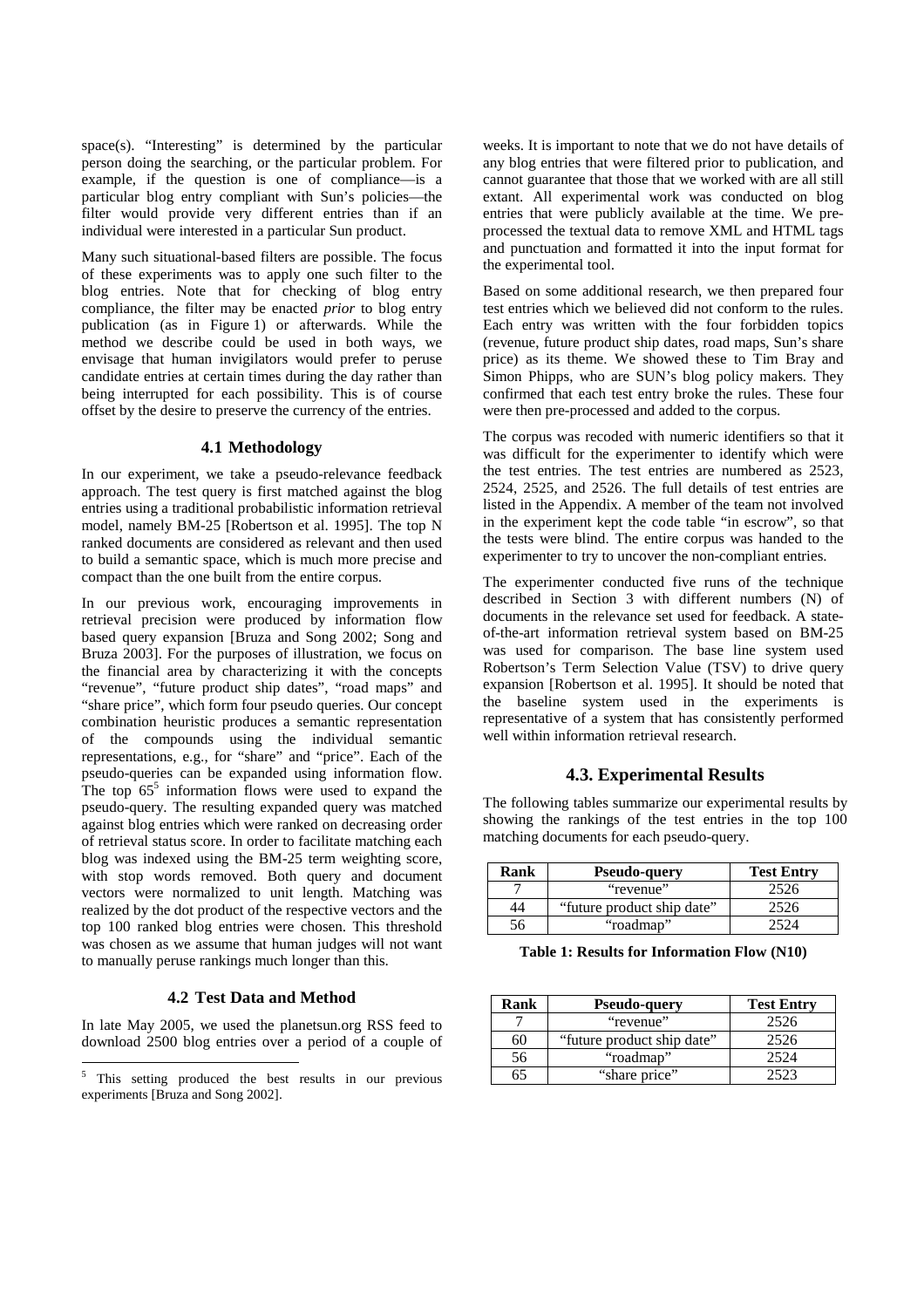|  |  |  | Table 2: Results for Information Flow (N20) |  |  |
|--|--|--|---------------------------------------------|--|--|
|--|--|--|---------------------------------------------|--|--|

| Rank | <b>Pseudo-query</b>        | <b>Test Entry</b> |
|------|----------------------------|-------------------|
|      | "revenue"                  | 2526              |
| 40   | "future product ship date" | 2526              |
| 71   | "future product ship date" | 2525              |
| 56   | "roadmap"                  | 2524              |
| 65   | "share price"              | 2523              |

**Table 3: Results for Information Flow (N30)** 

| Rank | <b>Pseudo-query</b>        | <b>Test Entry</b> |
|------|----------------------------|-------------------|
|      | "revenue"                  | 2526              |
| 61   | "future product ship date" | 2526              |
| 67   | "future product ship date" | 2525              |
| 56   | "roadmap"                  | 2524              |
| 65   | "share price"              | 2523              |

**Table 4: Results for Information Flow (N40)** 

| Rank | <b>Pseudo-query</b>        | <b>Test Entry</b> |
|------|----------------------------|-------------------|
|      | "revenue"                  | 2526              |
| 47   | "future product ship date" | 2523              |
| 90   | "future product ship date" | 2526              |
| 56   | "roadmap"                  | 2524              |
|      | "share price"              | 2523              |

**Table 5: Results for Information Flow (N50)** 

| Rank | <b>Pseudo-query</b>        | <b>Test Entry</b> |
|------|----------------------------|-------------------|
| 53   | "future product ship date" | 2523              |
| 89   | "future product ship date" | 2526              |

#### **Table 6: Results for BM-25**

Due to the small number of pseudo-queries it is not warranted to present a precision-recall analysis.

#### **5. Discussion**

The challenge is to mimic the human's ability to interpret the standards listed in the "Financial rules" (Section 1) while considering a certain blog entry.

Tables 2 to 5 show that the detection of disconformant blogs by information flow pseudo-query expansion seems fairly stable as a function of N, the number of blog entries used to construct the underlying semantic space. The experiments, though small, seem to suggest that somewhere

around forty blog entries suffice to produce a reliable semantic space from which pseudo-query expansion terms can be computed. It is important to note that the underlying retrieval engine is an issue here. In our case, we employed a state-of-the-art IR engine with good average precision. A lesser IR engine may necessitate larger values of N. More extensive experiments will need to bear this out.

Tables 4 shows the best performance of pseudo-query that all four disconformant blog entries were detected within the top 70 ranked entries after the blogs were re-ranked by the expanded pseudo-query by information flow. A state of the art retrieval system based on BM-25 term weighting and query expansion only detected two of the four disconformant blogs within the top 100 ranked entries.

These results indicate that it seems to be possible to effectively reduce the compliance-checking task for a sample size of 2500 entries, which in Sun's case represented a couple of weeks of blog entries, down to a review set of only a couple of hundred entries.

Encouraging results have been produced by information flow based pseudo-query expansion. For the purposes of illustration, we focus on the financial area by characterizing it with the concept "share price", which is a noun phrase. Our concept combination heuristic produces a semantic representation of the compound using the individual semantic representations. (See [Bruza and Song 2002]). Each of the two pseudo-queries was expanded using information flow. Table 7 shows the top information flows from the concept "share price".

| Flow     | <i>Value</i> |
|----------|--------------|
| price    | 0.88         |
| share    | 0.79         |
| sun      | 0.67         |
| good     | 0.60         |
|          |              |
| stock    | 0.52         |
| software | 0.50         |
|          |              |

#### **Table 7: Information flows from the concept "share price"**

The following document is one of the test entries which were retrieved with respect to the pseudo-query "share price".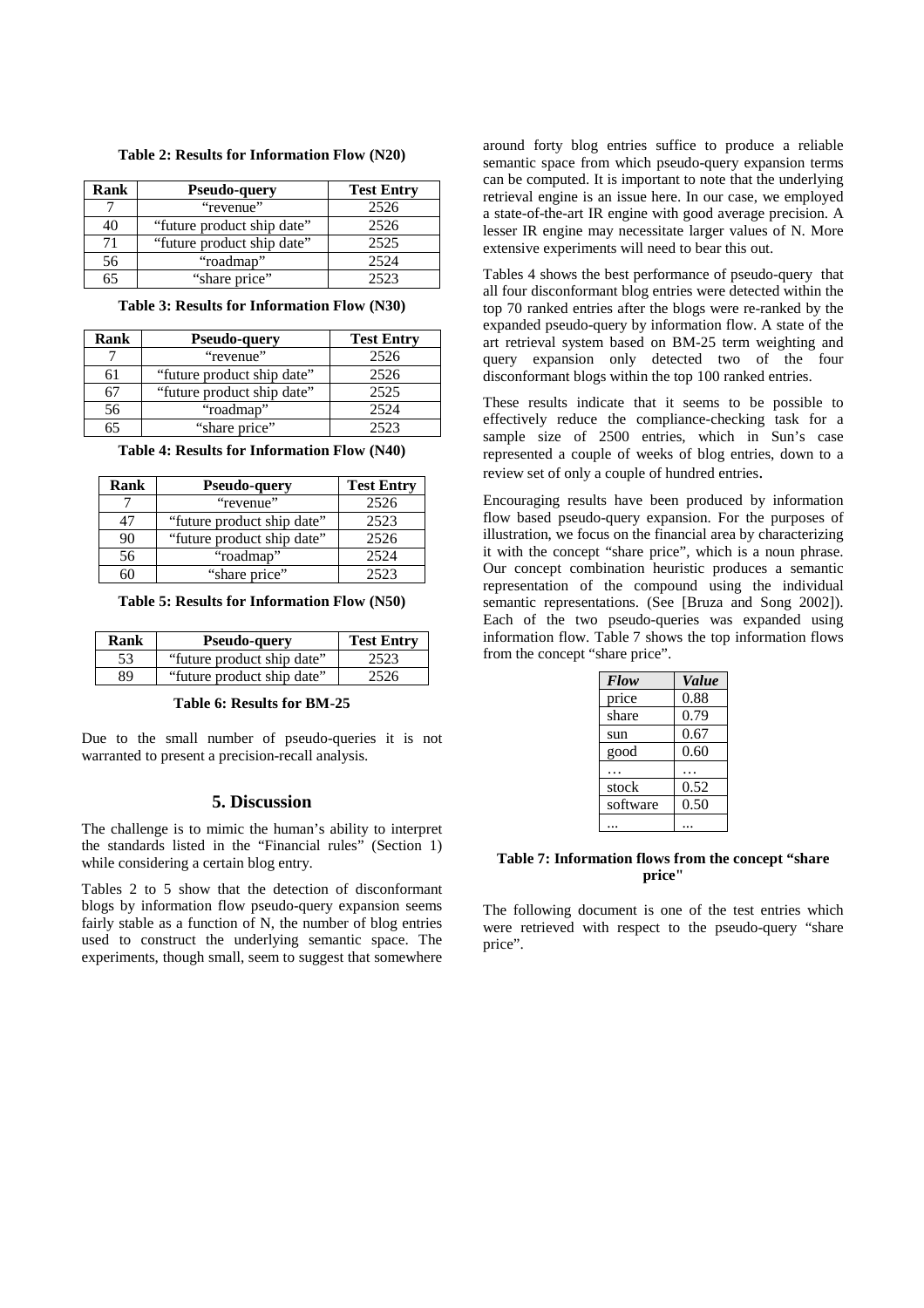#### *Entry #2523*

At a party last night...

... various people tried to engage me in conversations about the "lamentable state" of Sun's **stock.** These people who remember back in 2000 when it was bumping around near the \$50 mark. I tried to explain that that was back in the middle of the bubble and probably artificially inflated, but to little effect. I really wanted to leak stuff that I've heard which all points to us getting back up near \$10 in the very near future... but I can't.

Time for lunch.

The retrieval of the above blog entry demonstrates the potential of information flow query expansion. Note how the phrase "share price" does *not* appear in this entry, but is clearly about a strongly related concept (stock option). This example also shows how information flow based query expansion facilitates the promotion of potentially disconformant blogs in the retrieval ranking when there is little or no term overlap between the pseudo-query and blog entry. In order to place this claim in perspective, the expanded pseudo-query "share price" using the baseline system was unable to rank the disconformant blog within the top 100 retrieved entries.

Information flow computations are dependent on the underlying HAL space, which is in turn dependent on the collection it is built upon. It should reflect the context in which the disconformant blogs are checked. As the HAL space has an additive property, it can always be built and enriched accumulatively upon incoming blog entries.

On the other hand, we observed that some nondisconformant entries are misidentified in the review set. This is inherent to the underlying matching function which measures the overlap of terms between the blog entries and an expanded pseudo-query. The latter is often an approximate interpretation of the corresponding policy. The more accurate the interpretation is, the higher the truly disconformant entries are ranked. Therefore, our future work will be focused on developing more effective disconformance interpretation mechanisms.

#### **6. Conclusions**

This article deals with the problem of providing automated support for the detection of disconformant blog entries with respect to a publishing policy. The problem is considered from a normative perspective. The detection of disconformant blog entries has an abductive character. Automated support for detecting disconformant blogs is realized via query expansion, the goal of which is to

abduce salient terms in relation to pseudo-query representations of blog publishing policy. The expanded pseudo-queries are computed via information flow through a high dimensional semantic space computed from the blog corpus.

Experimental results suggest that information flow based query expansion is promising in regard to retrieving disconformant blog entries, which can then be manually examined for a final judgment. Further work may reduce the safe size of the review set even further so that effective oversight of enterprise-scale blogging could remain feasible as more staff use blogs as a means of communication.

The case study reported in this paper suggests that the problem of furnishing (semi-) automated support for the detection of disconformat blog entries to be a challenging one requiring further investigation using un-supervised approaches.

#### **Acknowledgments**

The work reported in this paper has been funded in part by the Co-operative Research Centre for Enterprise Distributed Systems Technology (DSTC) through the Australian Federal Government's CRC Programme (Department of Education, Science, and Training). The research was funded by a Discovery grant from the Australian Research Council. Thanks to the members of the Research Management Team and participants.

#### **References**

- Barwise, J. and Seligman, J. (1997) *Information Flow: The Logic of Distributed Systems.* Cambridge University Press.
- Bray, T. et al, (2004) Sun Policy on Public Discourse, http://www.sun.com/aboutsun/media/blogs/policy.html
- Bruza, P.D and Song, D. (2002): Inferring query models by computing information flow. In *Proceedings of the 11th International Conference on Information and Knowledge Management (CIKM 2002)* ACM Press, pp.260-269.
- Burgess, C., Livesay, K. and Lund, K. (1998): Explorations in context space: words, sentences, discourse. *Discourse Processes*, v25, pp.211-257
- Burgess, C. and K. Lund (1997). Representing Abstract Words and Emotional Connotation in a High-Dimensional Memory Space. *Cognitive Science*.
- Gärdenfors, P. (2000): *Conceptual Spaces: the Geometry of Thought.* MIT Press, London, 2000
- Gabbay, D. and Woods, J. (2003): Normative models of rational agency: the theoretical disutility of certain approaches. *Logic Journal of the IGPL.* 11:597-613